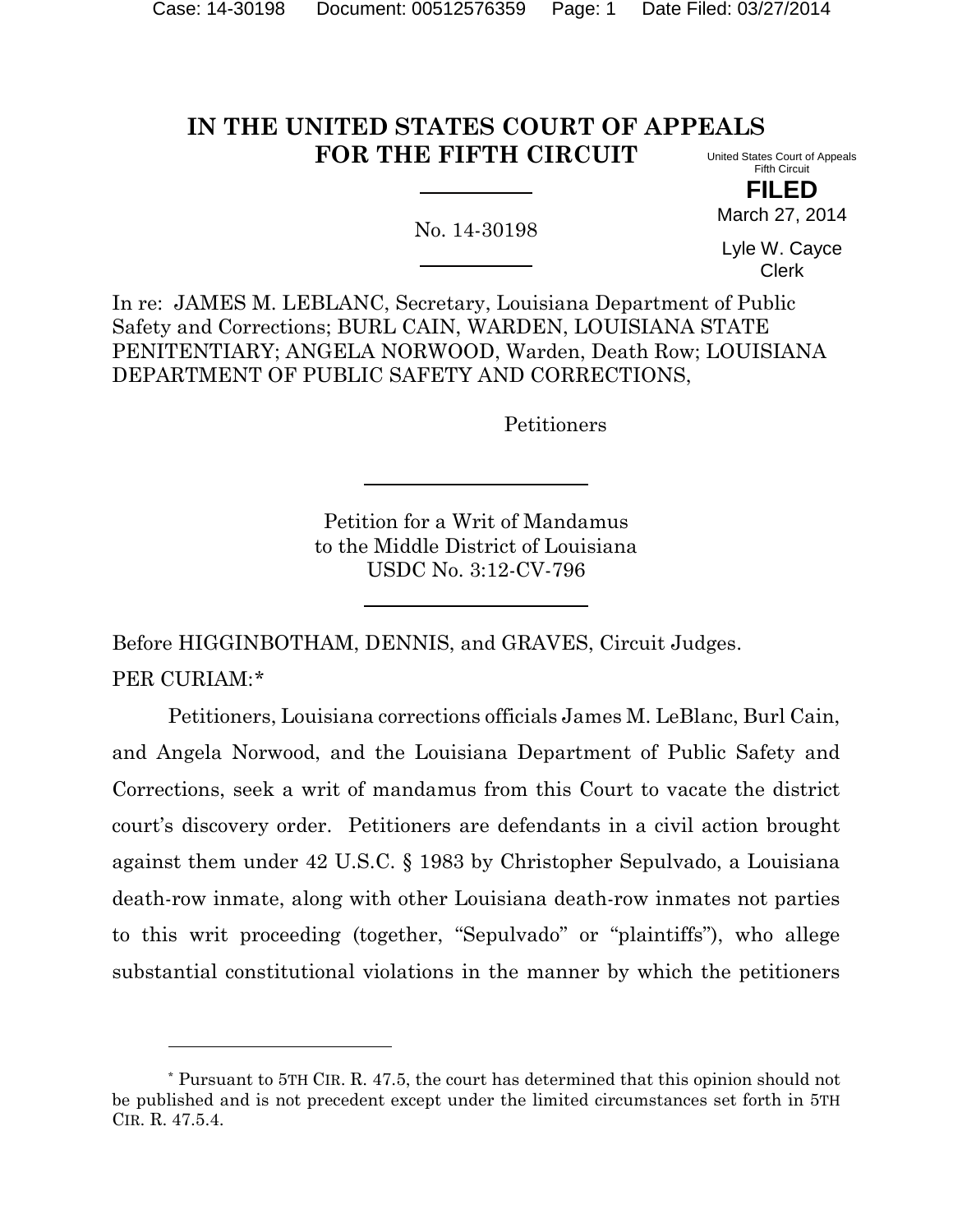plan to carry out their function of executing death-row inmates and seek declarative and injunctive relief therefrom.

In the course of discovery, with respect to his own execution, Sepulvado submitted requests for the production of a number of documents pursuant to Federal Rules of Civil Procedure 26 and 34, including a written protocol describing the chemical makeup of the lethal drugs and the method which the petitioners will use to execute him, together with the identity of the drugs' manufacturers and sources; the entities involved in supplying and testing those lethal chemicals; and the healthcare professionals who will be personally and directly involved in the process of carrying out the execution. (Dkt. Nos. 143, 153.) When presented with the request for these documents and materials, petitioners objected, claiming that the information sought was irrelevant to Sepulvado's lawsuit. The petitioners, however, do not contend that the information sought is privileged. The plaintiffs moved, pursuant to Federal Rule of Civil Procedure 37, for an order compelling discovery. The district court referred the matter to a magistrate judge for findings and recommendations, and the magistrate judge recommended that the district court order production of the data. The district court accepted the magistrate judge's recommendations and ordered the production of the information and materials. Seeking to limit distribution of the information, however, the district court issued a protective order limiting the number of people associated with Sepulvado who could examine the information with respect to the individual healthcare providers' identities. Ultimately, after a series of exchanges between the parties, the district court amended its order to provide that the disclosure of all of the information described in the court's March 5, 2014 order (Dkt. No. 143), "be limited to Plaintiff, Christopher Sepulvado, Plaintiff's counsel, Plaintiff's experts, and Court personnel." (Dkt. No. 153.)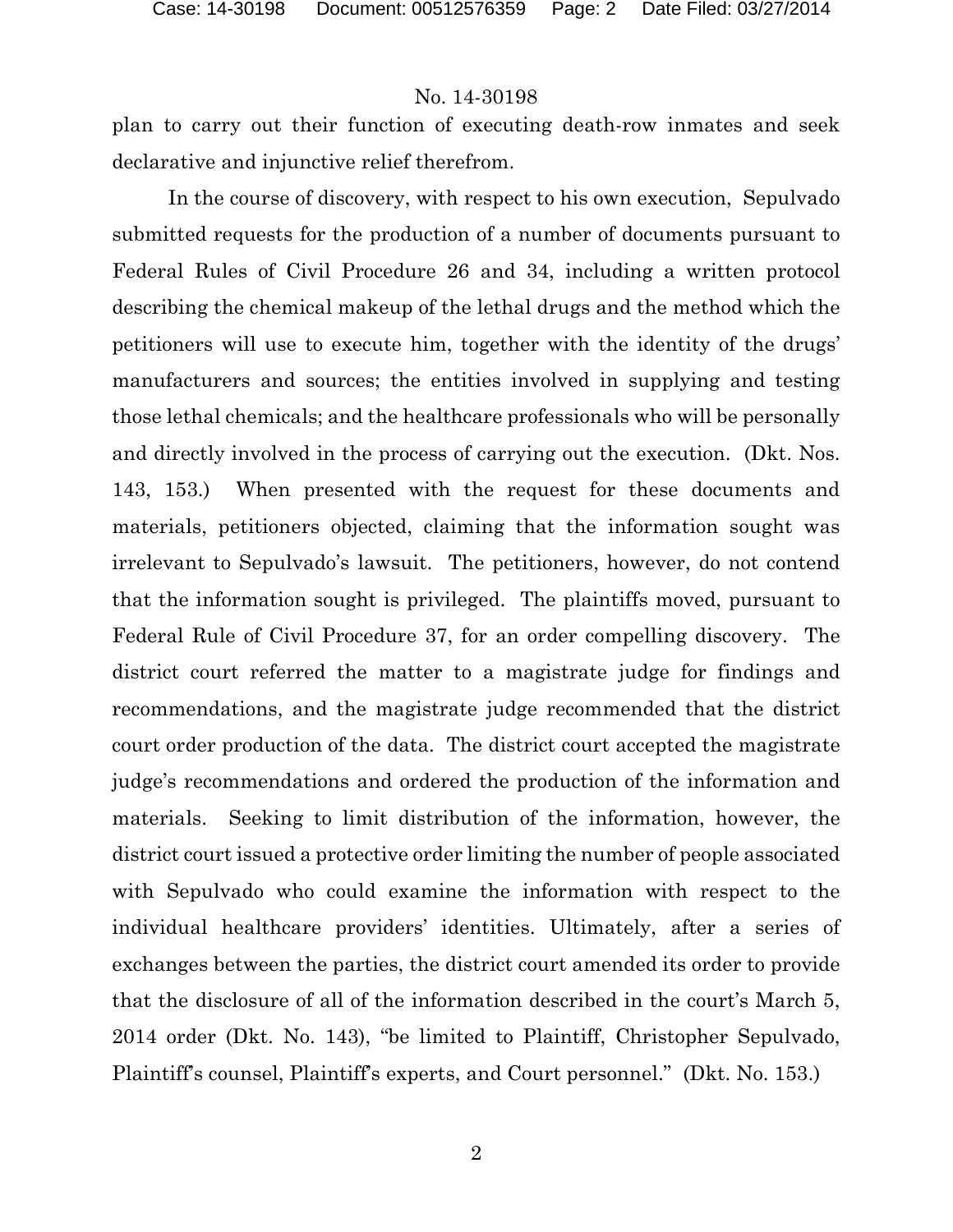Dissatisfied with the district court's ruling, petitioners filed a petition for a writ of mandamus under 28 U.S.C. § 1651(a) requesting that this Court vacate the district court's order granting plaintiffs' motion to compel discovery. In an order dated March 12, 2014, we temporarily stayed the district court's order to allow sufficient time to consider the State officials' petition and requested a response from the plaintiff, which Sepulvado provided.

"The remedy of mandamus is a drastic one, to be invoked only in extraordinary situations." *Kerr v. U.S. Dist. Court*, 426 U.S. 394, 402 (1976) (citing *Will v. United States*, 389 U.S. 90, 95 (1967); *Bankers Life & Cas. Co. v. Holland*, 346 U.S. 379, 382-85 (1953); *Ex parte Fahey*, 332 U.S. 258, 259 (1947)). As the Supreme Court observed, "the writ has traditionally been used in the federal courts only to confine an inferior court to a lawful exercise of its prescribed jurisdiction or to compel it to exercise its authority when it is its duty to do so." *Id.* (citing *Will*, 389 U.S. at 95) (internal quotation marks omitted). And, while courts "have not limited the use of mandamus by an unduly narrow and technical understanding of what constitutes a matter of 'jurisdiction,' the fact still remains that 'only exceptional circumstances amounting to a judicial "usurpation of power" will justify the invocation of this extraordinary remedy.'" *Id.* (citation omitted). This is a "drastic and extraordinary" remedy "reserved for really extraordinary causes." *Cheney v. U.S. Dist. Court for D.C.*, 542 U.S. 367, 380 (2004) (quoting *Ex parte Fahey*, 332 U.S. at 259-60).

"As the writ is one of the most potent weapons in the judicial arsenal, three conditions must be satisfied before it may issue. First, the party seeking issuance of the writ must have no other adequate means to attain the relief he desires—a condition designed to ensure that the writ will not be used as a substitute for the regular appeals process. Second, the petitioner must satisfy the burden of showing that his right to issuance of the writ is clear and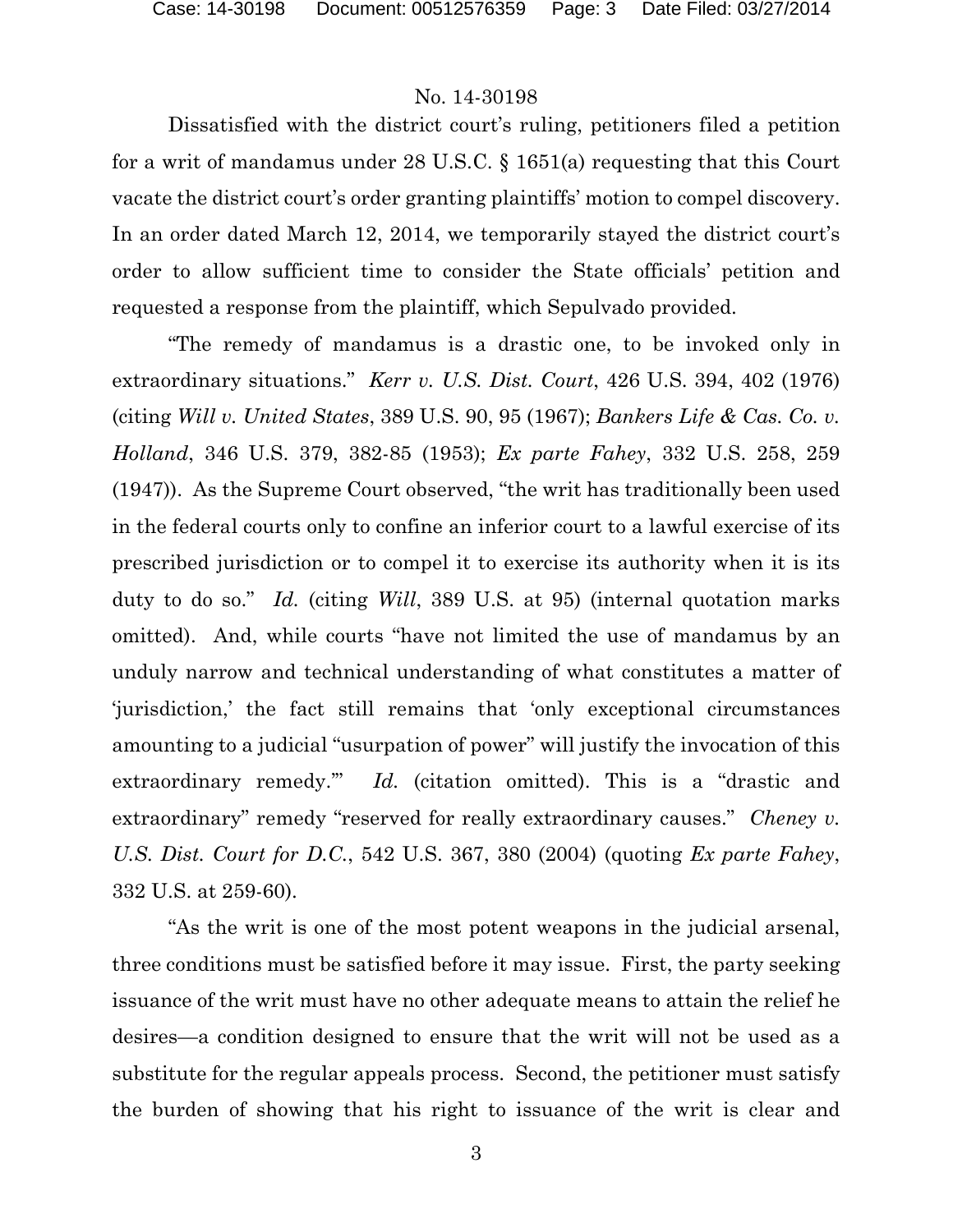indisputable." *Cheney*, 542 U.S. at 380-81 (citations, alterations, and internal quotation marks omitted). Thus, a petitioner must show "not only that the district court erred, but that it clearly and indisputably erred[.]" *Occidental Petrol. Corp.,* 217 F.3d 293, 295 (5th Cir. 2000). "Third, even if the first two prerequisites have been met, the issuing court, in the exercise of its discretion, must be satisfied that the writ is appropriate under the circumstances." *Cheney*, 542 U.S. at 380-81 (citations, alterations, and internal quotation marks omitted). In general, "if a matter is within the district court's discretion, the litigant's right to a particular result cannot be 'clear and indisputable.'" *Kmart Corp. v. Aronds*, 123 F.3d 297, 300-01 (5th Cir. 1997). For that reason, interlocutory review of "ordinary discovery orders" is generally "unavailable, through mandamus or otherwise." *Cheney*, 542 U.S. at 381; *see In re United States*, 878 F.2d 153, 158 (5th Cir. 1989) (noting that "generally discovery and similar pretrial orders, even erroneous ones, are not reviewable on mandamus"). *Cf. Mohawk Indus., Inc. v. Carpenter*, 558 U.S. 100, 110 (2009) (citing view that "almost all interlocutory appeals from discovery orders would end in affirmance" because "the district court possesses discretion, and review is deferential") (quoting *Reise v. Bd. of Regents of Univ. of Wis. Sys.*, 957 F.2d 293, 295 (7th Cir. 1992)).

Considering the framework of these factors, the petitioners have not shown that they are clearly and indisputably entitled to the extraordinary remedy of a writ of mandamus in this case. "The discovery provisions of the Federal Rules of Civil Procedure allow the parties to develop fully and crystalize concise factual issues for trial. Properly used, they prevent prejudicial surprises and conserve precious judicial energies. The United States Supreme Court has said that they are to be broadly and liberally construed." *Burns v. Thiokol Chem. Corp.*, 483 F.2d 300, 304 (5th Cir. 1973) (citing *Hickman v. Taylor*, 1947, 329 U.S. 495, 507 (1947), and *Schlagenhauf*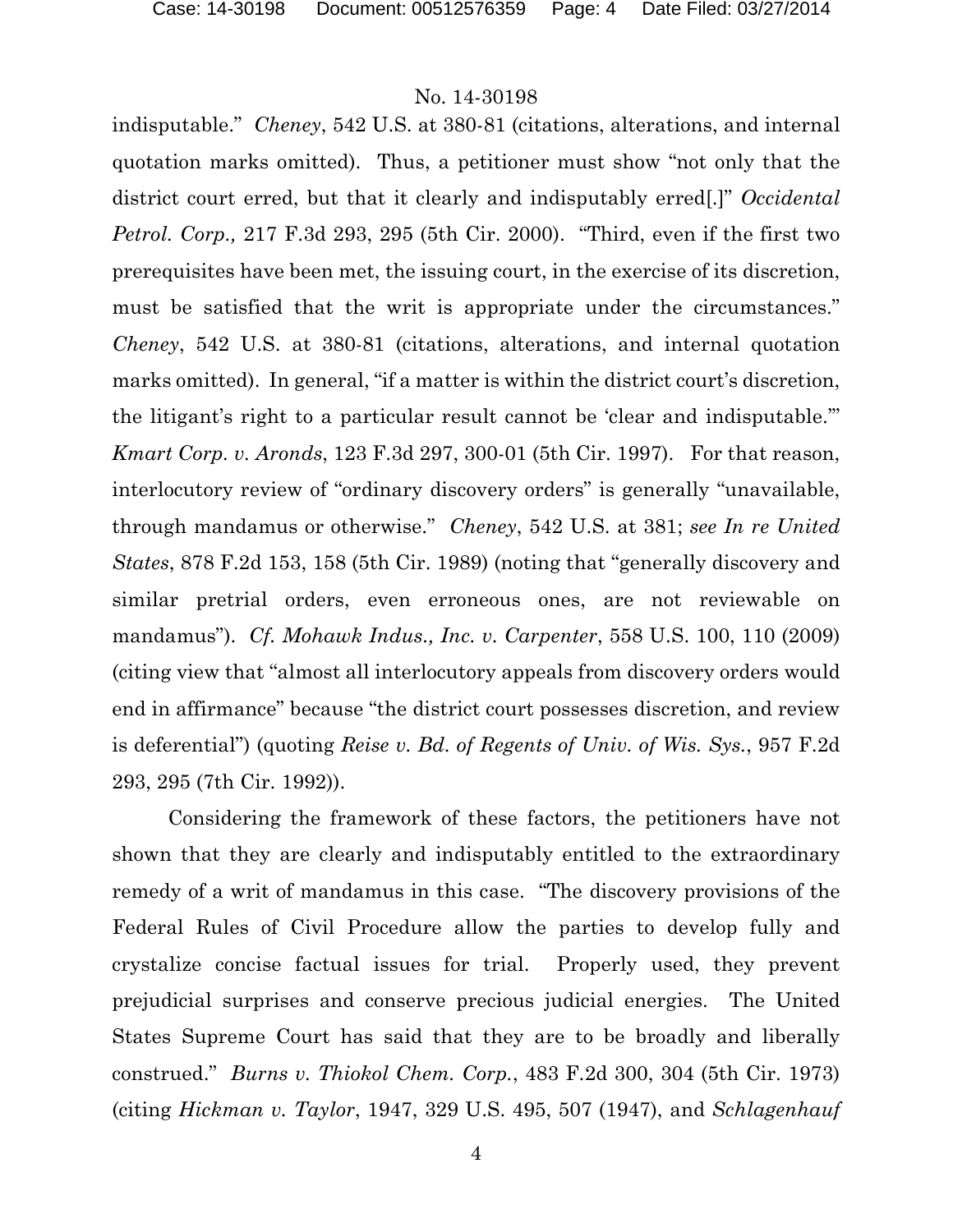*v. Holder*, 379 U.S. 104, 114-15 (1964)). "[D]iscovery matters are committed almost exclusively to the sound discretion of the trial [j]udge." *Id.* Federal Rule of Civil Procedure 26(b) sets the scope of discovery broadly, allowing parties to obtain discovery regarding "any nonprivileged matter that is relevant to any party's claim or defense." FED. R. CIV. P. 26(b). In general, information is discoverable if it "appears reasonably calculated to lead to the discovery of admissible evidence." *Id.*; *see, e.g.*, *Coughlin v. Lee*, 946 F.2d 1152, 1159 (5th Cir. 1991) ("Discoverable information is not limited to admissible evidence."). The district court may, for good cause, issue a protective order to "protect a party or person from annoyance, embarrassment, oppression, or undue burden or expense." FED. R. CIV. P. 26(c). "[T]he burden is upon [the party seeking the protective order] to show the necessity of its issuance, which contemplates a particular and specific demonstration of fact as distinguished from stereotyped and conclusory statements." *In re Terra Int'l*, 134 F.3d 302, 306 (5th Cir. 1998) (citation omitted). District courts have broad discretion in determining whether to grant a motion for a protective order. *Harris v. Amoco Prod. Co.*, 768 F.2d 669, 684 (5th Cir. 1985). "The trial court is in the best position to weigh fairly the competing needs and interests of parties affected by discovery." *Seattle Times Co. v. Rhinehart*, 467 U.S. 20, 36 (1984). "Because the issue of relevancy in discovery matters is subject to such a broad standard, a district court's decision will rarely be overturned by a petition for mandamus." *Kerr v. U.S. Dist. Court for N. Dist. of Cal.*, 511 F.2d 192, 197 (9th Cir. 1975), *aff'd*, 426 U.S. 394 (1976); *see Cheney*, 542 U.S. at 381 (interlocutory review of "ordinary discovery orders" is generally "unavailable, through mandamus or otherwise"); *In re United States*, 878 F.2d at 158 (noting that "generally discovery and similar pretrial orders, even erroneous ones, are not reviewable on mandamus").